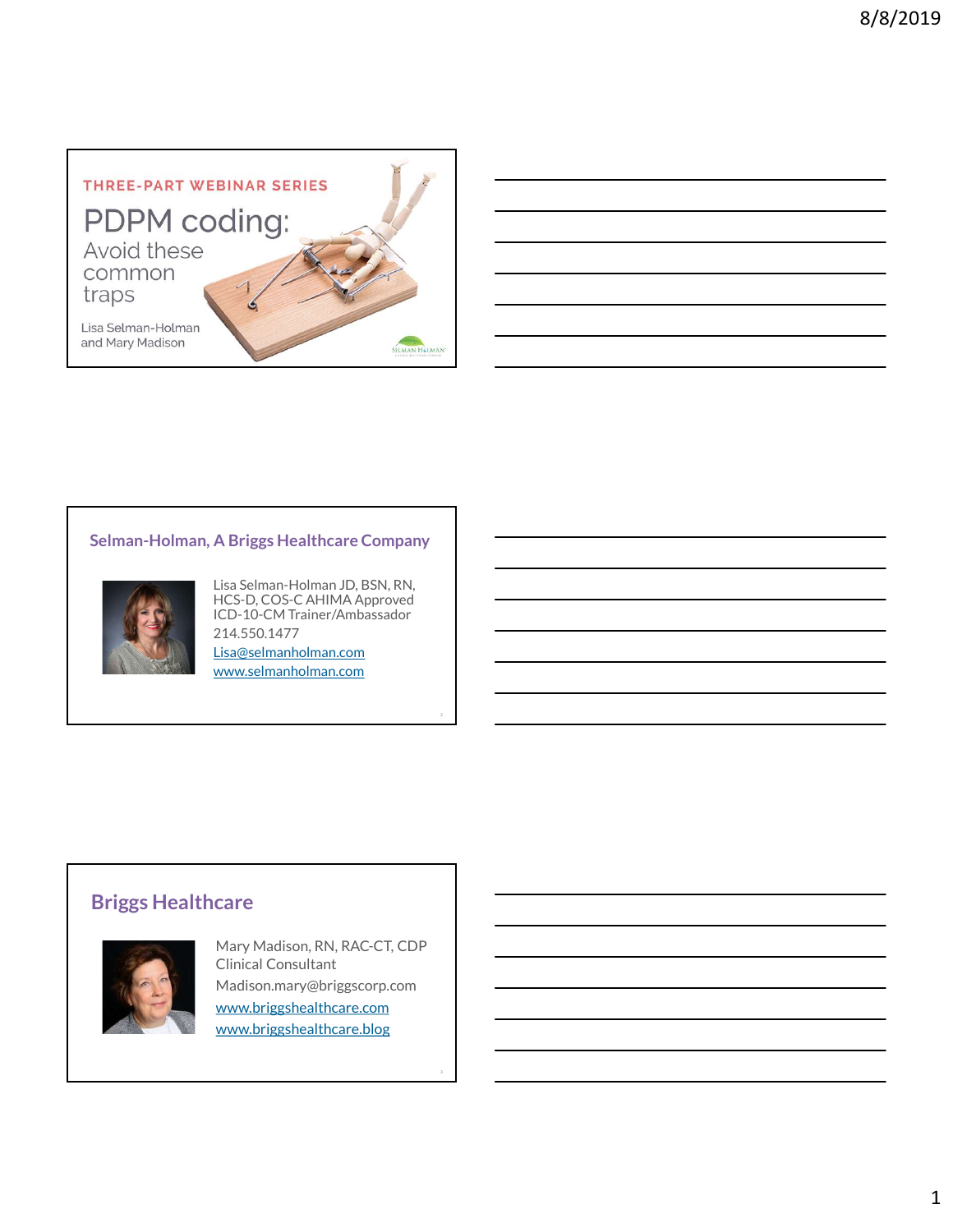## Common Trap #1: Fractures

#### Fractures—Basic Concepts

• Fractures are coded with 7th characters of A, D and various other 7<sup>th</sup> characters.

4

5

• The fracture is still coded (not aftercare) when surgeries are performed to repair the fracture, i.e. ORIF and joint replacement. clous other 7<sup>th</sup> characters.<br>
ious other 7th characters of A, D and<br>
efracture is still coded (not aftercare) when<br>
geries are performed to repair the fracture, i.e.<br>
IF and joint replacement.<br>
IF and joint replacement.<br>

#### **Fractures**

- Classifications of fractures:
	- Open or closed
	-
	- Default is closed<br>• Gustilo grade, if open
	- Displaced or non-displaced
	- Default is displaced
- Traumatic or pathological
	- Traumatic: bone breaks due to fall or injury
	- Pathological: bone breaks due to a disease of the bone, a tumor or infection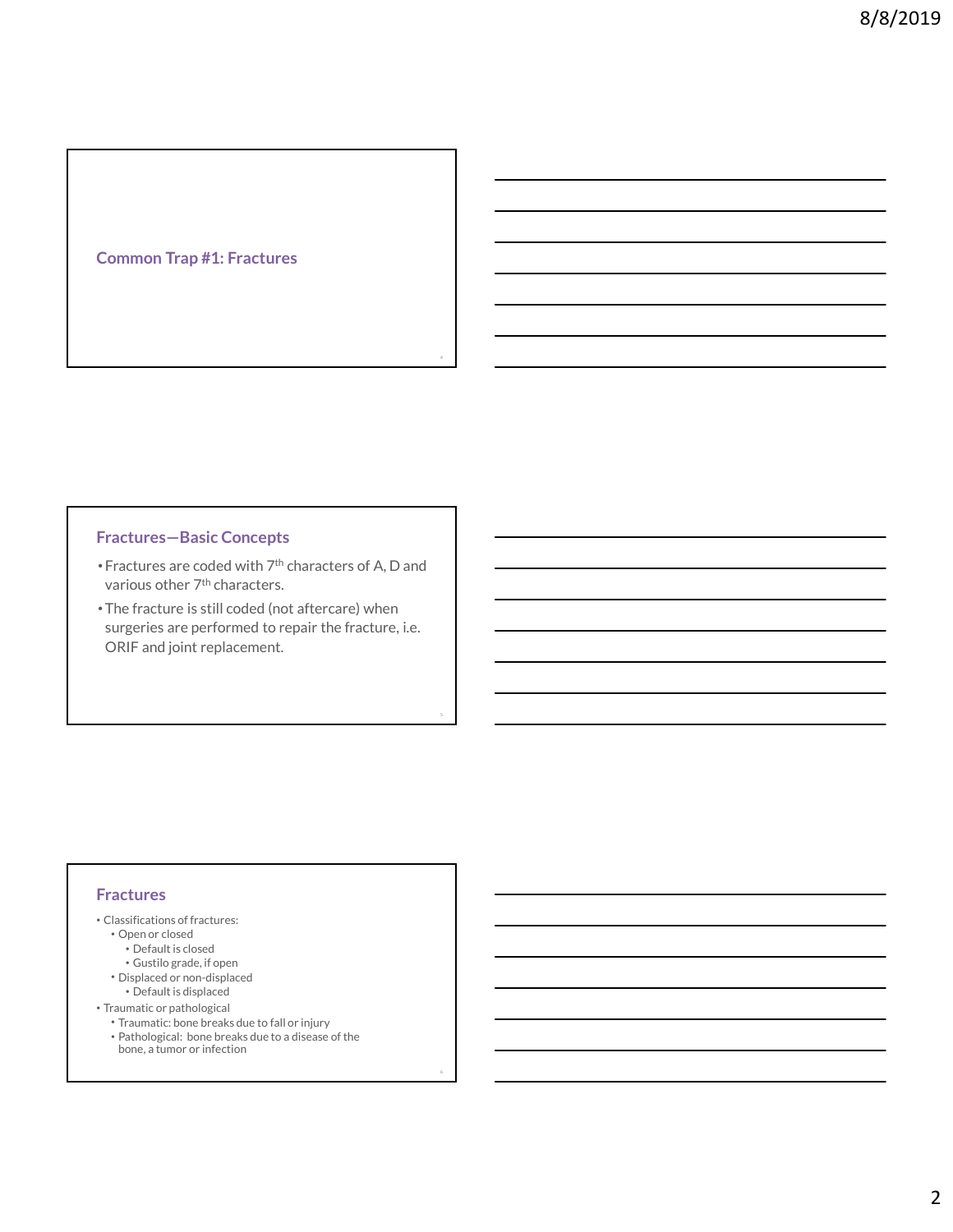#### 7 th Character Convention

- 7th characters are not used in all ICD‐10‐CM chapters Used in Musculoskeletal, Obstetrics, Injuries, External Causes chapters
	- Eyes for laterality, Gout for tophi and Coma
- Different meaning depending on section where it is being used (Go up to the box) IÙ
- Must always be used in the 7th character position
- When 7th character applies, codes missing 7th character are invalid

The contract of the contract of the contract of the contract of the contract of the contract of the contract of the contract of the contract of the contract of the contract of the contract of the contract of the contract o

8



#### Chapter 19 Guideline A vs D

• While the patient may be seen by a new or different provider over the course of treatment for an injury, assignment of the 7th character is based on whether the patient is undergoing active treatment and not whether the provider is seeing the patient for the first time.

Disregard "initial" <sup>9</sup>

- Whether or not the patient is still receiving active treatment is key
- A = Initial encounter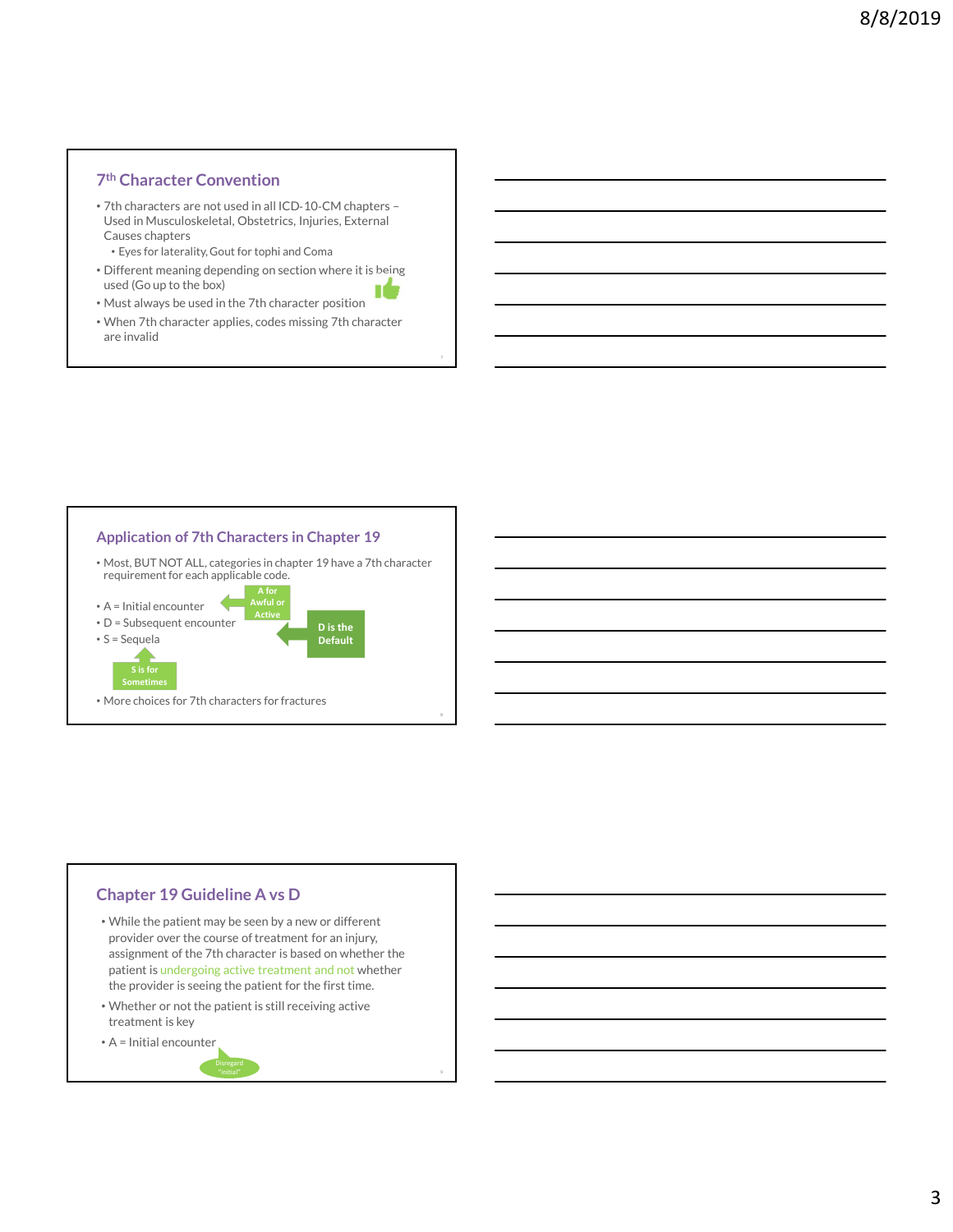#### Chapter 19 Guideline A vs D

- For complication codes, active treatment refers to treatment for the condition described by the code, even though it may be related to an earlier precipitating problem. For example, code T84.50XA, Infection and inflammatory reaction due to unspecified internal joint prosthesis, initial encounter, is used when active treatment is provided for the infection, even though the condition relates to the prosthetic device, implant or graft that was placed at a previous encounter.
- 7th character "A", initial encounter is used for each encounter where the patient is receiving active treatment for the condition.

10

11

#### 7 th Character A

- This wording and these examples are no longer in the guidelines.
- 7th character "A," initial encounter is used while the patient is receiving active treatment for the condition. Examples of active treatment are: surgical treatment, emergency department encounter, and evaluation and continuing treatment by the same or a different physician.

#### A vs D

- 7th character "A," initial encounter is used for each encounter where the patient is receiving active treatment for the condition.
- A as the 7th character will rarely be used outside the acute setting.

Examples of "initial" encounter (examples of active treatment)

- Antibiotic therapy for postoperative infection
- Wound vac treatment of wound dehiscence
	- Side note: NO Z code for wound vac!!!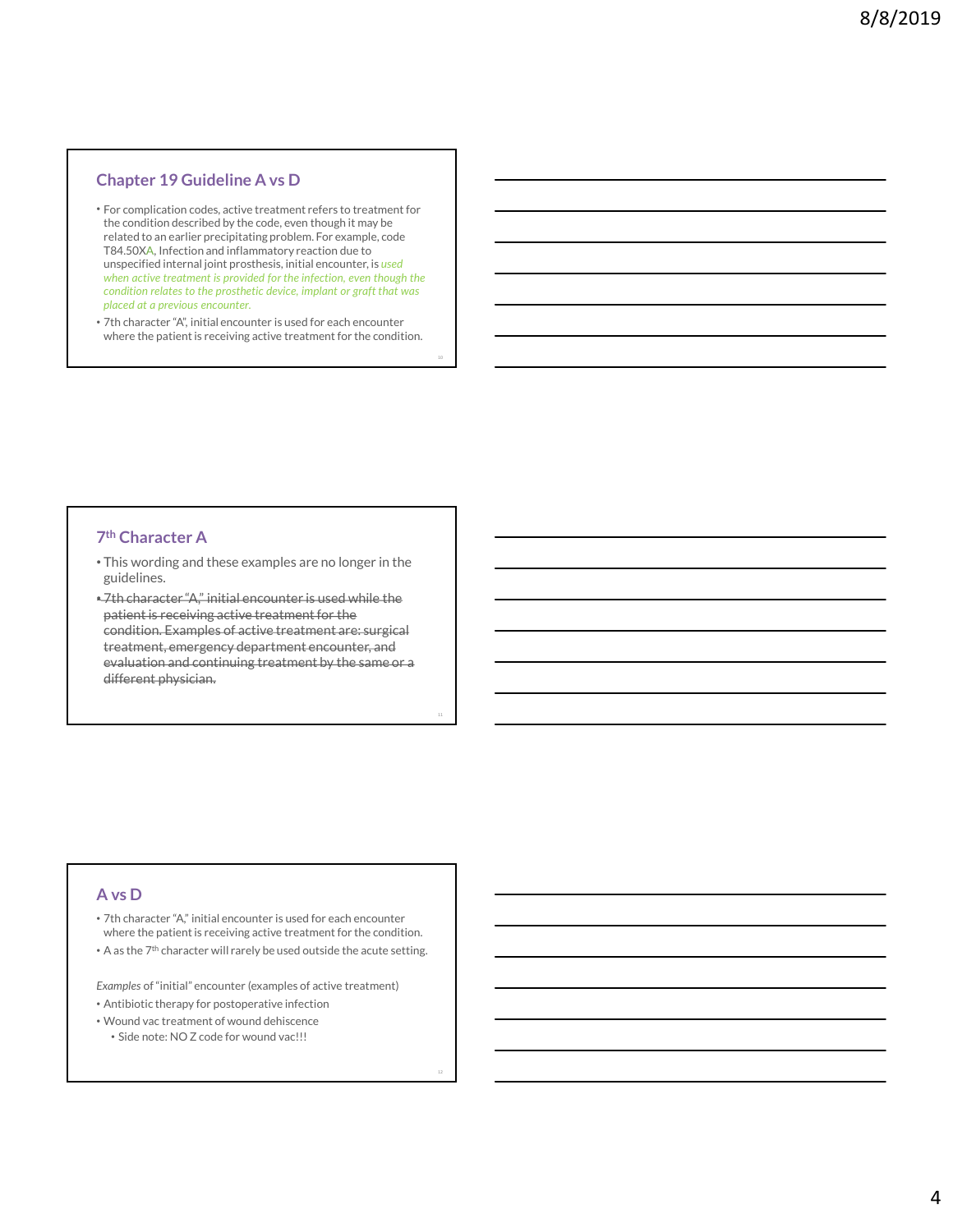#### A vs D

- 7th character "D" subsequent encounter is used for encounters after the patient has completed active treatment of the condition and is receiving routine care for the condition during the healing or recovery phase.
- The aftercare Z codes should not be used for aftercare for conditions such as injuries or poisonings, where 7th characters are provided to identify subsequent care.
	- For example, for aftercare of an injury, assign the acute injury code with the 7th character "D" (subsequent encounter).

13 and the contract of the contract of the contract of the contract of the contract of the contract of the contract of the contract of the contract of the contract of the contract of the contract of the contract of the con

14

#### 7 th Character D Examples

- Rehabilitative therapy encounters (e.g., physical therapy, occupational therapy)
- Suture removal
- Follow‐up visits to assess healing status (regardless of whether the follow-up is with the same or a different provider)
- Routine dressing changes and other aftercare

#### Fracture Guidelines

- 
- A code from M80, not a trauma fracture code, should be used for any patient with known osteoporosis who encounter. The<br>suffers a fracture, even if the dentity the site patient had a minor fall or trauma if that fall or trauma would not usually break a normal, healthy bone.
- 7<sup>th</sup> characters include open hot usually break a normal,<br>fracture choices (except bone. greenstick and torus)

#### Trauma Pathologic • M codes

- S Codes  **M** codes • Category M80, Osteoporosis with<br>current pathological fracture, is for<br>patients who have a current<br>pathologic fracture at the time of an<br>encounter. The codes under M80<br>identify the site of the fracture. A<br>code from catego
	- $\bullet$  7<sup>th</sup> characters do not include open  $\overline{\phantom{a}}_{\rm{15}}$   $\overline{\phantom{a}}$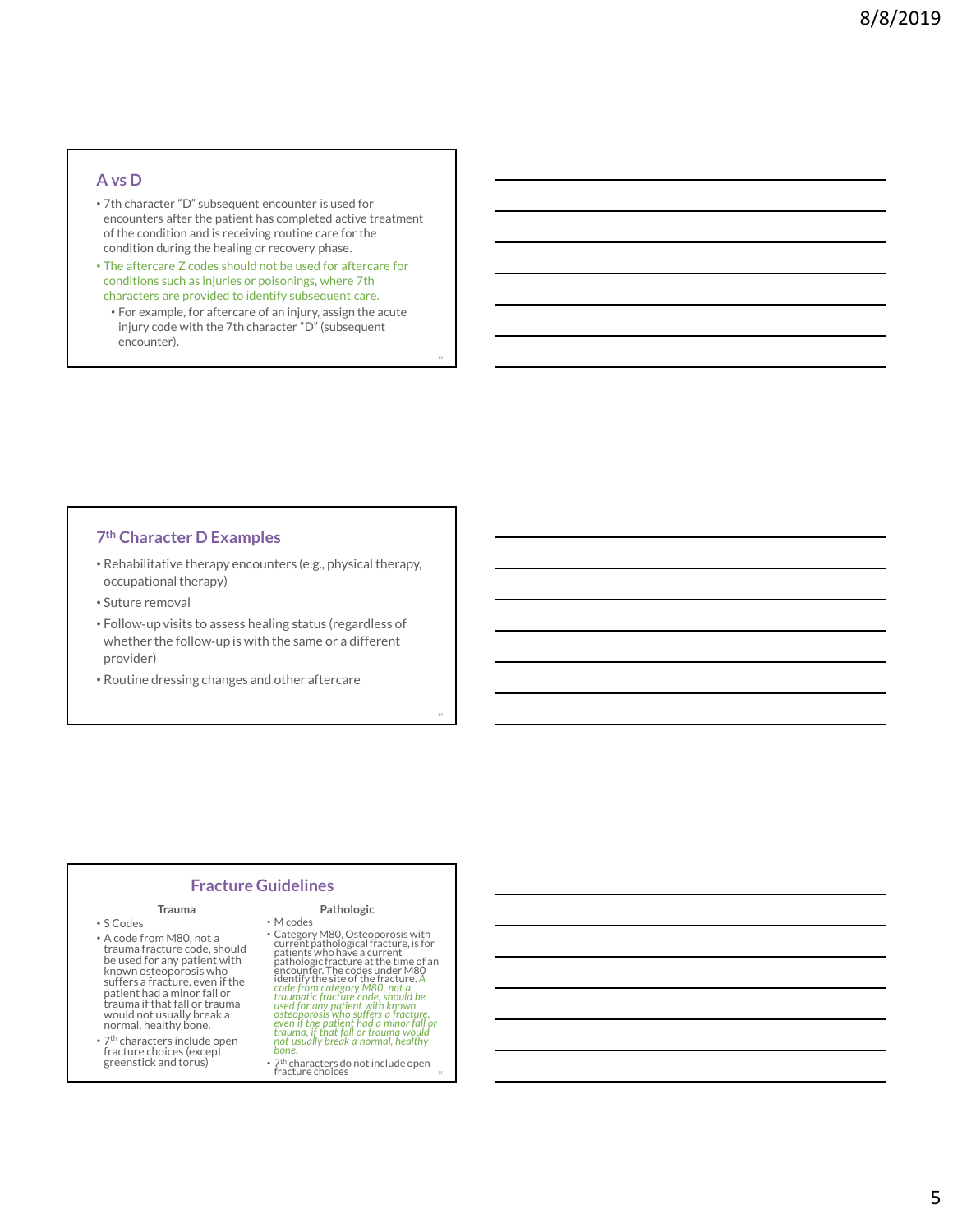#### Osteoporosis without pathological fracture

Category M81, Osteoporosis without current pathological fracture, is for use for patients with osteoporosis who do not currently have a pathologic fracture due to the osteoporosis, even if they have had a fracture in the past. For patients with a history of osteoporosis fractures, status code Z87.310, Personal history of (healed) osteoporosis fracture, should follow the code from M81.

16

17

#### 7 th Character Open Fractures

Look at 7th character for S72

- Type I
- Type II
- Type IIIA
- Type IIIB
- Type IIIC

• Appropriate to assign the 7th character for open fracture Type I or II (7th characters E, H, M or Q) as a default when a patient presents for a subsequent visit and the original Gustilo-Anderson classification is not known. (1st Q 2016) 7th Character Open Fractures<br>
Look at 7<sup>th</sup> character for 572<br>  $\cdot$  Type III O<br>  $\cdot$  Type III O<br>  $\cdot$  Type III O<br>  $\cdot$  Type III O<br>  $\cdot$  Type III O<br>  $\cdot$  Type III O<br>  $\cdot$  Type III O<br>  $\cdot$  Type III O<br>  $\cdot$  Type III O<br>  $\cdot$  7th Character Open Fractures<br>
1. Type II<br>
1. Type III<br>
1. Type III<br>
1. Type III<br>
1. Type III<br>
1. Type III<br>
1. Type III<br>
1. Type III<br>
1. Type III<br>
2. Appropriate to assign the 7th character for open fracture Type I<br>
or III type ||<br>
type ||<br>
type ||<br>
type ||<br>
type ||<br>
tip || Cth character E, H, M cr (2) as a defeative throe apaired throm a patient<br>
reserves E, H, M cr (2) as a defeative throe consider the control and the consideration<br>  $\sim$  H

• Now part of the coding guidelines

#### Gustilo *productation* Grade Definition<br>Grade

- 
- damage, flaps, avulsions
- Open fracture with extensive soft-tissue laceration, damage, or loss or<br>
III an open segmental fracture. This type also includes open fractures caused by farm injuries, fractures requiring vascular repair, or fractures
- Type III fracture with adequate periosteal coverage of the fracture bone despite the extensive soft-tissue laceration or damage
- $\frac{1}{11}$  and bone damage. Usually associated with massive contamination. Will Type III fracture with extensive soft-tissue loss and periosteal stripping often need further soft-tissue coverage procedure (i.e. free or rotational
- flap)  $I_{\text{HIC}}$  Type III fracture associated with an arterial injury requiring repair, irrespective of degree of soft-tissue injury.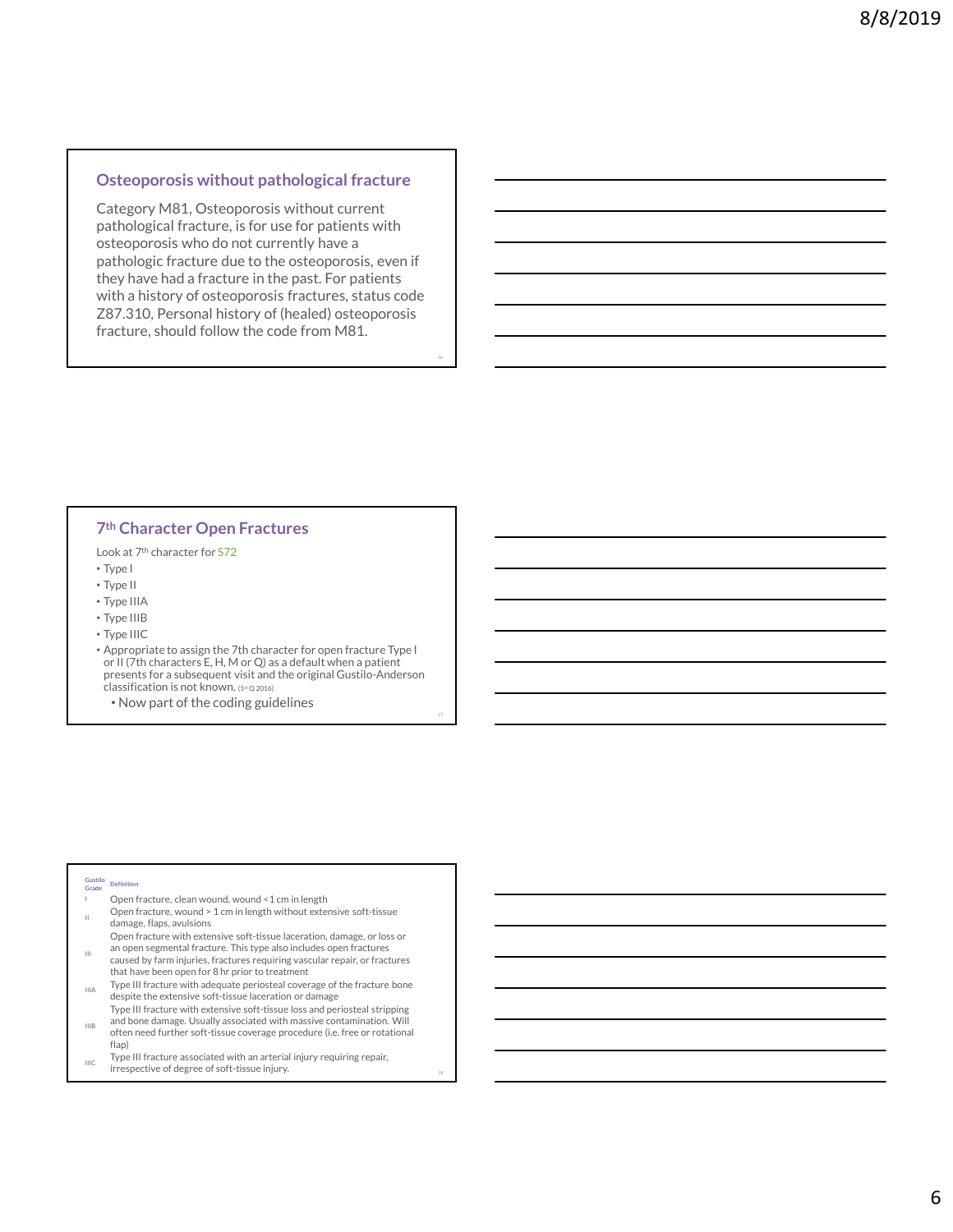#### Traumatic Hip Fracture Example

Patient admitted for care of traumatic right hip (neck of femur) fracture after falling out of wheelchair

- S72.001D Subsequent encounter for closed fracture of unspecified part of neck of right femur with routine healing
- W05.0xxD Fall from wheelchair (optional) Can be coded based on documentation other than the physician's
- Note: A fracture not indicated as opened or closed should be coded to closed
- Note: A fracture not indicated as displaced or non-displaced is coded to displaced

#### Scenario

- •Patient was pulled down by her large dog while walking and has an open oblique fracture of the shaft of the right radius. ORIF and admitted to LTC for therapy and wound care.
- S52.331E Displaced oblique fracture of shaft of right radius, subsequent encounter for open fracture, type I or type II with routine healing

20

#### Ms. Yappie

Scenario<br>
• Patient was pulled down by her large dog while<br>
• walking and has an open oblique fracture of the<br>
shaft of the right radius. SNRF and admitted to LTC<br>
• for therapy and wound care.<br>
• 552.331E Displaced obliqu when walking her Pomeranian and has a fracture of the left patella and left elbow (olecranon process). She has an ORIF of both and is admitted to LTC for therapy and wound care. The therapist documents abnormality of gait and decreased range of motion in the elbow. Other diagnoses include osteoporosis.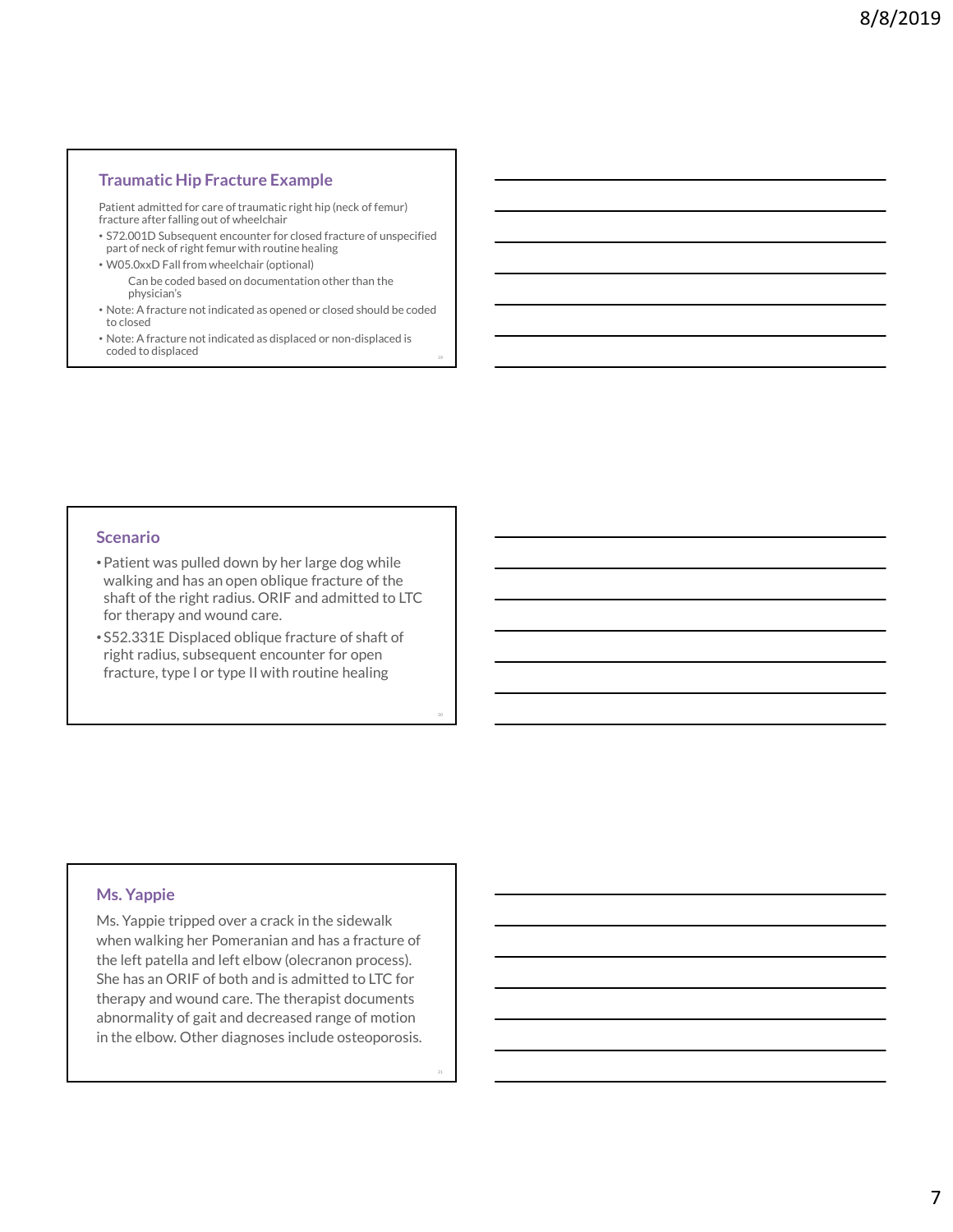#### Ms. Yappie

- M80.062D Age-related osteoporosis with current pathological fracture, left lower leg, subsequent encounter
- M80.032D Age-related osteoporosis with current pathological fracture, left forearm, subsequent encounter
- Symptoms routinely associated with the definitive diagnosis are not coded separately.
- Fall from standing height or less

Ms. Yappie<br>
22 Change Ms. Yappies and the stress of the content of the content of the content of the content of the content<br>
22 Change Ms. Yappies and the content of the stress of the content<br>
22 Change Ms. Yappies to Mr. Ms. Yappie<br>
Ms0.062D Age-related osteoporosis with current<br>
pathological fracture, left lower leg, subsequent encounter<br>
M80.032D Age-related osteoporosis with current<br>
pathological fracture, left forearm, subsequent encou

• S52.022D Displaced fracture of olecranon process without intraarticular extension of left ulna, subsequent, routine healing • M81.0 Age related osteoporosis without current<br>pathological fracture

24

# Complications

- Care for complications of surgical treatment for fracture repairs during<br>the healing or recovery phase should be coded with the appropriate<br>complication codes.
- Meaning…continue to code the complication code with a D during the healing or recovery phase.
- Stop coding it only when it is healed.
- Example: ORIF for fracture and surgical site is infected.
- T81.49xA Post operative infection, initial encounter
- S52.331E Displaced oblique fracture of shaft of right radius, subsequent encounter for open fracture, type I or type II with routine healing
- No longer infected…T81.49xD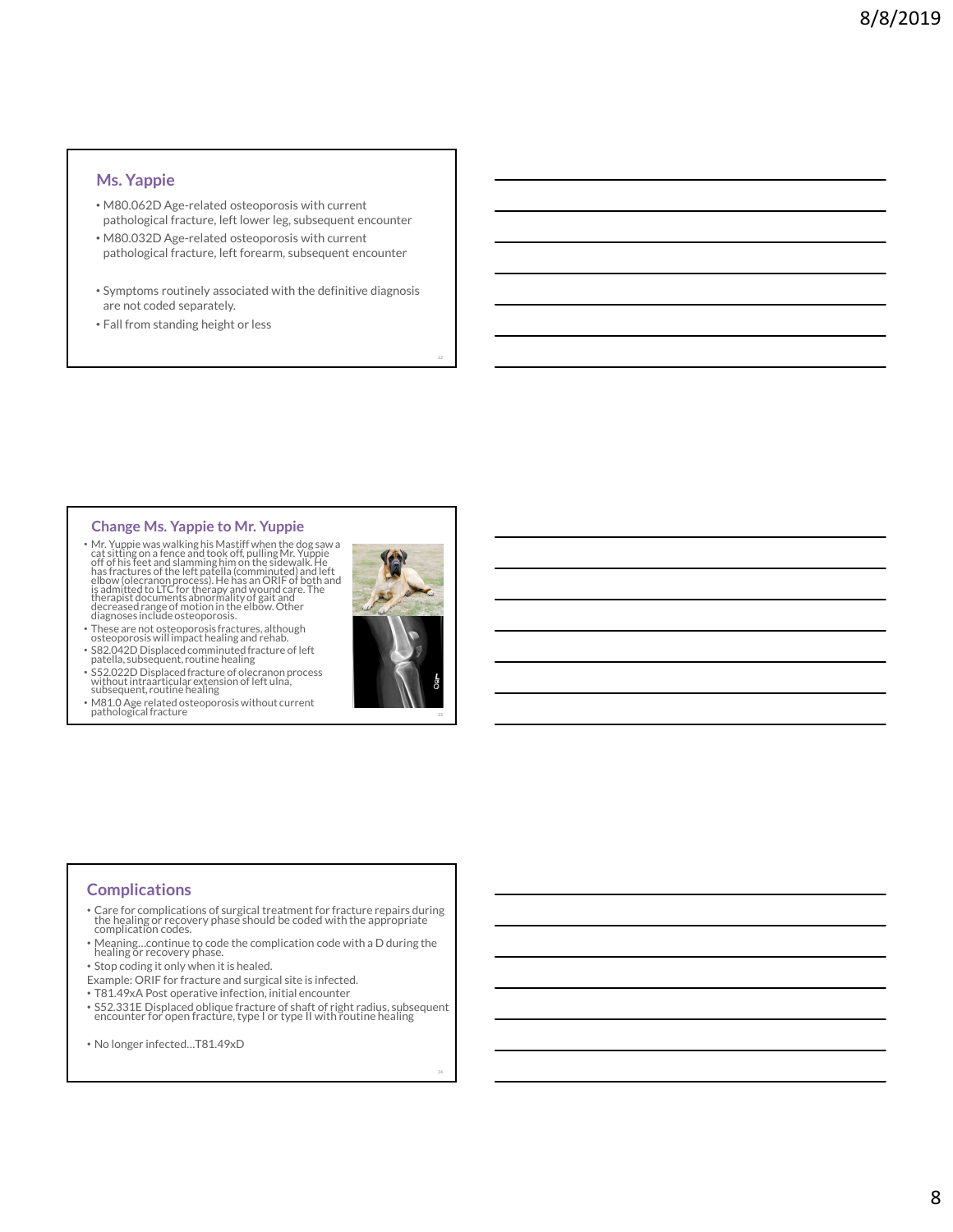#### Fracture

- Mrs. Kuhlmann is a cool Mimi and broke her right humerus at mid shaft (comminuted) in a go cart accident when riding with her grandson who was demonstrating how he could 'drift' when it turned over. She has an ORIF. Fracture<br>
Mrs. Kuhlmann is a cool Mimi and broke her right humerus<br>
at mid shaft (comminuted) in a go cart accident when riding<br>
with her grandson who was demonstrating how he could<br>
drift when it turned over. She has an O
- S42.351D Displaced comminuted fracture of shaft of humerus, right arm, subsequent encounter for routine healing
- V86.69xD Passenger of other special all-terrain or other

#### Complication of Internal Fixation Device

- Same patient…She has an ORIF and the fixation device has come loose resulting in a nonunion of the fracture. Stabilization until surgical intervention to replace fixation device can be scheduled.
- Should you code the nonunion or the complication first??
- Use additional code to identify the specified condition resulting from the complication.
- Loosening of internal fixation devices cannot be assumed a complication. A little loosening is expected, especially in those that are expected to come out.

26

#### Complication of Internal Fixation Device

- T84.120A Displacement of internal fixation device of right humerus
- S42.351K Displaced comminuted fracture of shaft of humerus, right arm, nonunion
- V86.69xA Passenger of other special all-terrain or other off road motor vehicle injured in nontraffic accident

Now, it's been fixed…providing surgical aftercare in addition to the care for the fracture

- T84.120D Displacement of internal fixation device of right humerus, subsequent
- S42.351D Displaced comminuted fracture of shaft of humerus, right arm, subsequent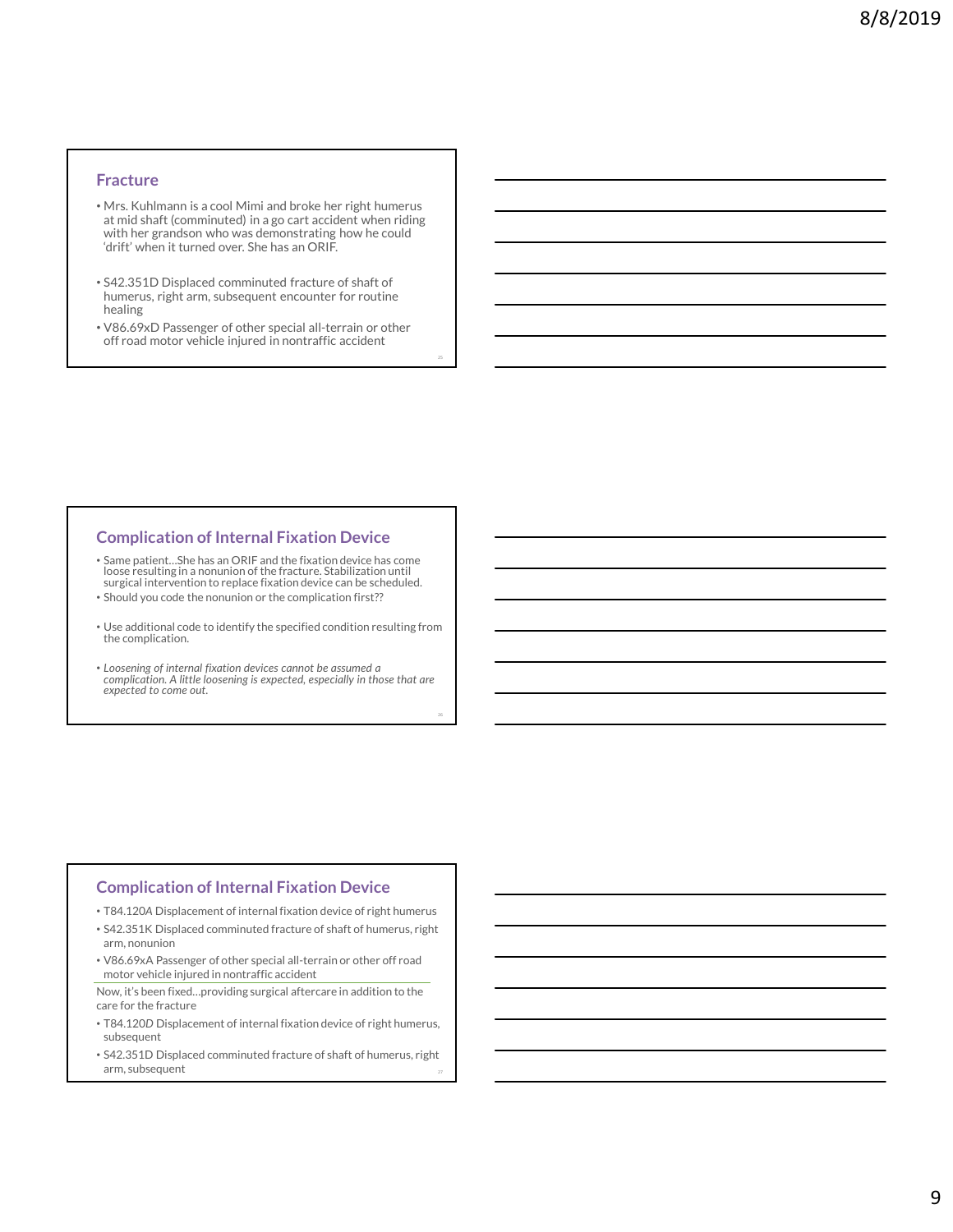#### Fracture of the Hip

- Patient fell off the bed when his foot got caught in the covers and he has a fracture of the right greater trochanter.
- S72.111D Fracture of greater trochanter of right femur, subsequent encounter for closed fracture with routine healing

28

• W06.xxxD Fall from bed, subsequent encounter

#### Fracture of the Hip

- The patient with the broken hip refused a joint replacement. His fracture has healed but his right leg is significantly shorter than his left. Admitted for rehab
- M21.751 Unequal limb length (acquired), right femur
- S72.111S Fracture of greater trochanter of right femur, sequela
- W06.xxxS Fall from bed, sequela

Sequela: A residual condition after the original injury healed. The contract of the contract of the contract of the contract of the contract of the contract of the contract of the contract of the contract of the contract of the contract of the contract of the contract of the co

#### Joint Replacements for Fractures

Fracture of the Hip<br>
• The patient with the broken hip refused a joint<br>
replacement. His fracture has healed but his right teg is<br>
significantly shorter than his left. Admitted for rehab<br>
• WOS AXS Fall Fracture of greater the hip. The fracture is now in the healing and recovery phase after surgical treatment. Assign code S72.141D, Displaced intertrochanteric fracture of right femur, subsequent encounter for closed fracture with routine healing, as principal diagnosis. Assign also code Z96.641, Presence of right artificial hip joint.

• Code the fracture itself with 7th character D to indicate healing/resolving and the status code for the presence of the prosthesis

30

16 3d Q Coding Clinic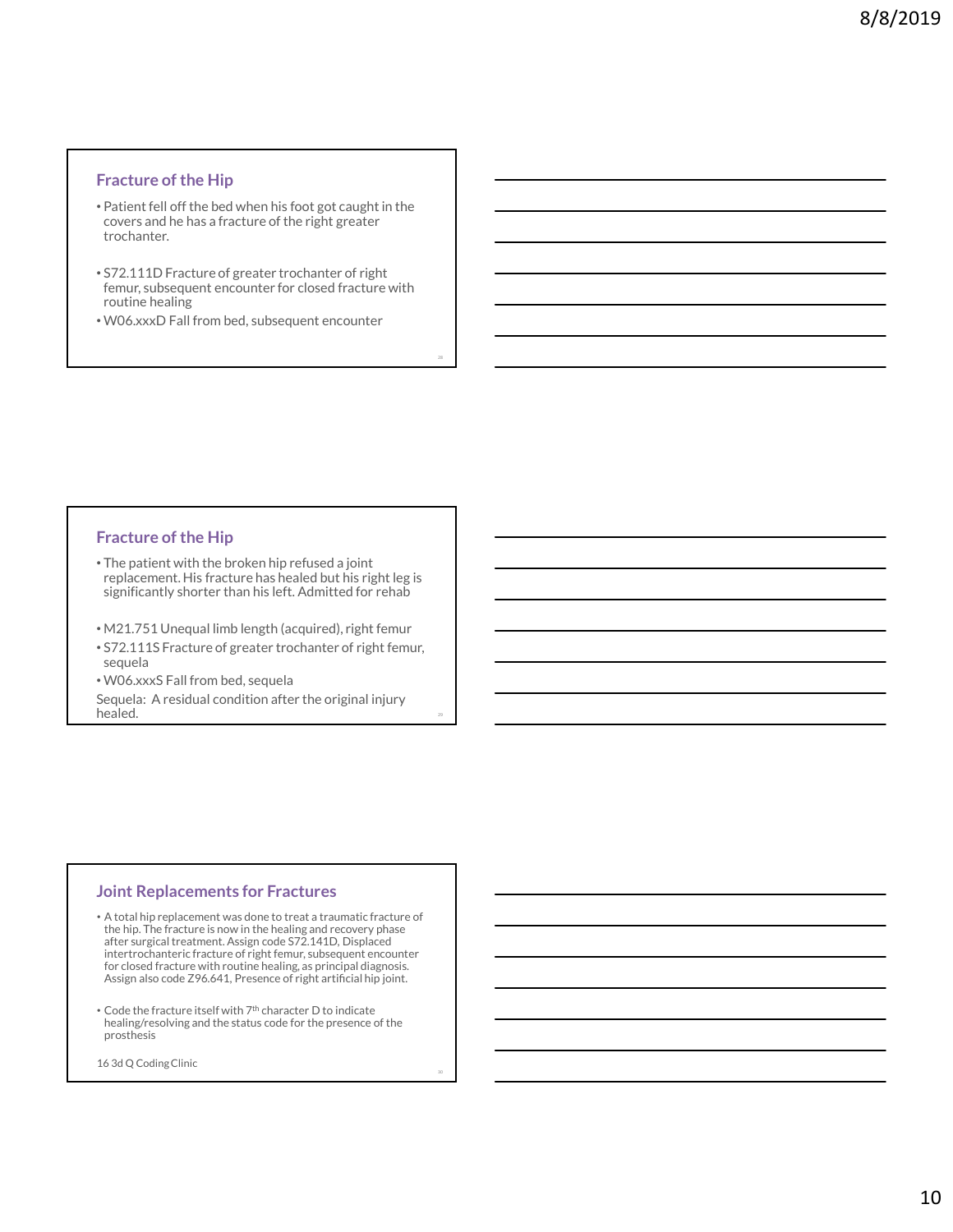#### Joint Replacements for Fractures

The intent of ICD-10-CM's seventh character for fracture and other injuries is to track treatment through the various stages, as well as to track resource utilization and outcomes. There are clinical differences in joint replacement surgery performed because of a traumatic fracture versus elective joint replacement surgery. For example, an injury resulting in unexpected surgery might require more intensive rehabilitation than a hip replacement due to degenerative osteoarthritis of the hip.

31

32

#### Joint Replacements or Any Kind of Surgery for Repair of Fractures

- This rule applies for traumatic and pathologic fractures.
- •Z47 Orthopedic aftercare

Excludes 1 aftercare for healing fracture—code to fracture with 7<sup>th</sup> character D

#### Complication of Joint Prosthesis

- The patient's new right hip prosthesis is infected with Staph aureus. IV antibiotics continue.
- Complication, joint prosthesis, infection, hip
- T84.51xA Infection and inflammatory reaction due to internal right hip prosthesis
- B95.61 Staph aureus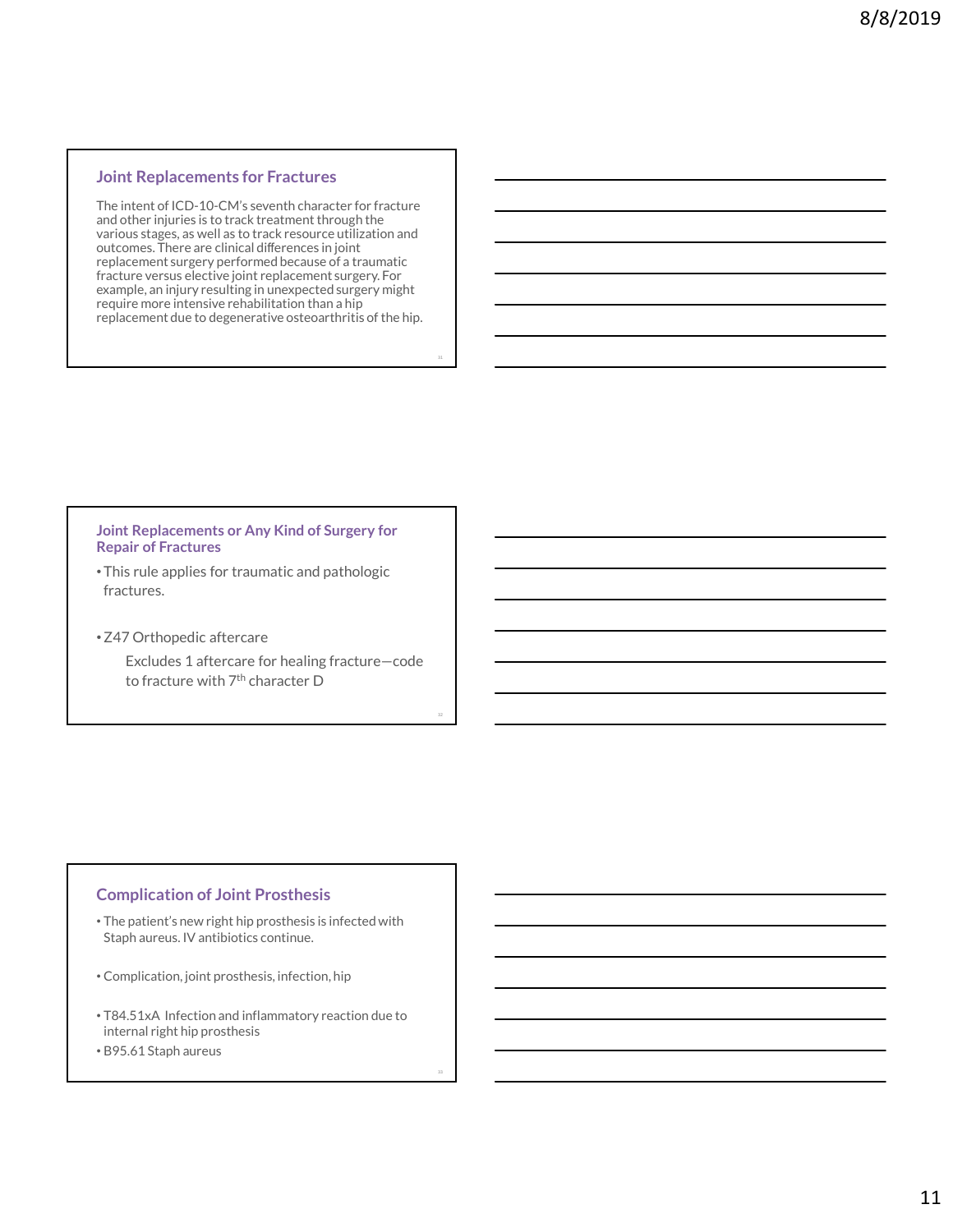#### What about Z47.3?

What about Z47.3?<br>• Z47.3- aftercare following explantation of joint prosthesis<br>Aftercare following explantation of joint replacement, staged<br>procedure<br>Encounter for joint prosthesis insertion following prior explantation Aftercare following explantation of joint replacement, staged procedure

Encounter for joint prosthesis insertion following prior explantation of joint prosthesis

- If the damaged prosthesis is taken out and replaced in the same the complication with a D.
- What about Z47.3?<br>
247.3- aftercare following explantation of joint prosthesis<br>
thereare following explantation of joint replacement, staged<br>
mecounter for joint prostessis insertion following prior explantation of<br>
inter • If the infected prosthesis is taken out, the patient is treated with antibiotics and the infection is completely resolved, then the patient gets a new prosthesis, the appropriate code is aftercare Z47.3-.

#### Mr. Perk

Mr. Perk is a 79-year-old male who was born with congenital dysplasia of the hips. He has had several hip replacements over the years. He underwent his 6th on his right hip 6 weeks ago. He began experiencing increased pain followed by edema and redness at the site. The joint prosthesis was removed and replaced with an antibiotic spacer. The wound was left open to drain and exudate grew MRSA. He will be receiving IV antibiotics. He is scheduled for surgery for a new prosthesis in 2-4 weeks. Otherwise he is in good health.

35

#### Answers for Your Admission

- T84.51xA Infection and inflammatory reaction due to internal right hip prosthesis
- Q65.89 Congenital dysplasia of hips (or history)
- Z89.621 Acquired absence of right hip joint
- Z96.642 Presence of artificial hip joint, left
- Z45.2 Fitting and adjustment of infusion catheter (???)
- Patient returns home (infection resolved) prior to next surgery T84.51xD

36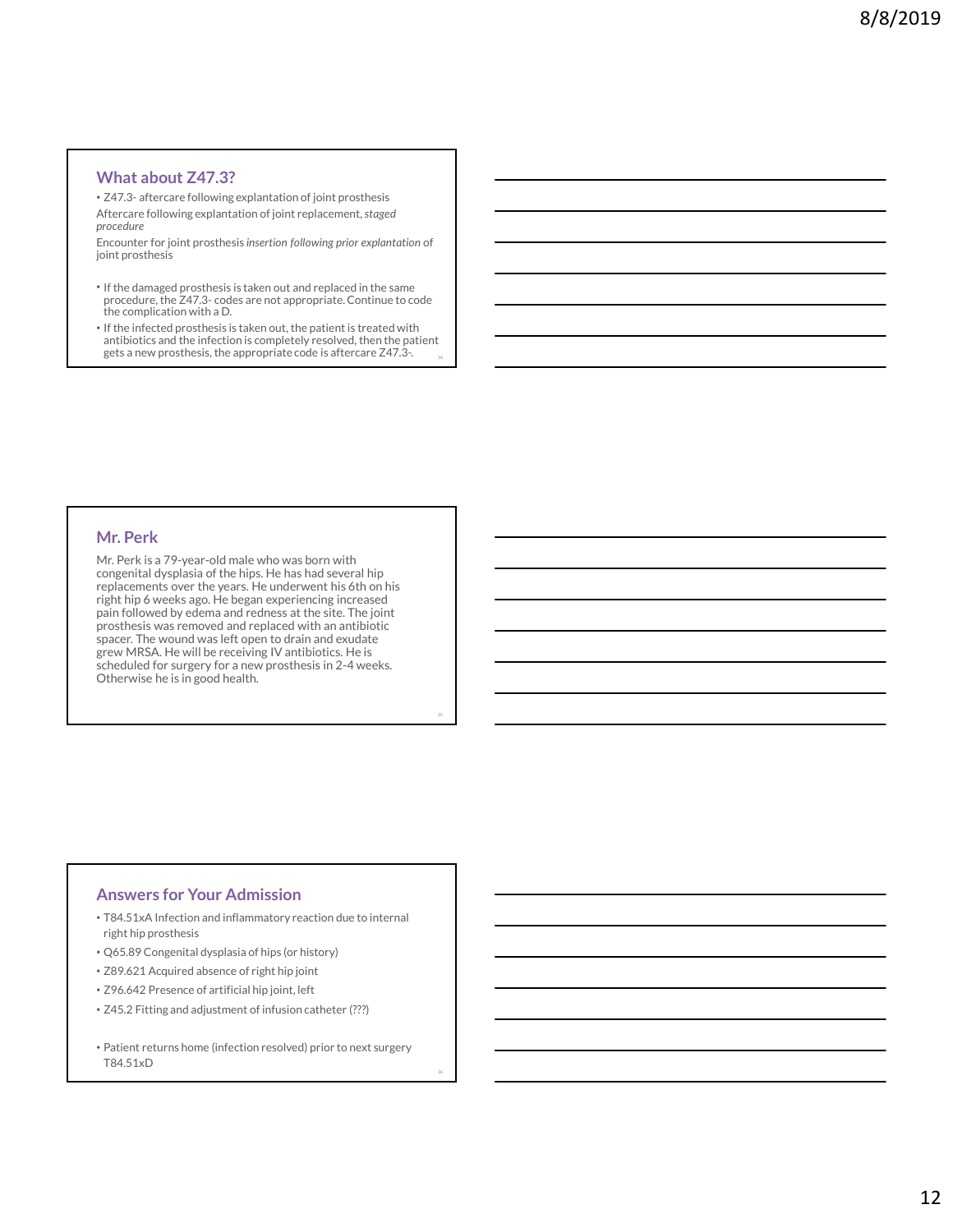#### Resumption of Care after Surgery

- Mr. Perk's surgery went well. The physician removed the spacer and used cadaver bone graft to build up the femur because it wasn't long enough. He's being readmitted with a new hip prosthesis on the right.
- Z47.32 Aftercare following explantation of hip joint prosthesis
- Staged procedures only

#### M97 Periprosthetic Fractures

Excludes2: fracture of bone following insertion of orthopedic implant, joint prosthesis or bone plate (M96.6-)

breakage (fracture) of prosthetic joint (T84.01-)

7 th characters for: A initial encounter; D subsequent encounter; S sequela

spacer and used can aver once grant to bound up the reminum<br>because it wasn't long enough, He's being readmitted with a<br>rew hip prosthesis on the right.<br>
247.32 After care following explantation of hip joint<br>
<br>
Staged proc because treats in congering explanation of hip joint<br>
rew hip prosthesis on the right.<br>
747.32 Aftercare following explanation of hip joint<br>
prosthesis<br>
Staged procedures only<br>  $\blacksquare$ <br>  $\blacksquare$ <br>  $\blacksquare$ <br>  $\blacksquare$ <br>  $\blacksquare$ <br>  $\blacksquare$ 247.32 Aftercare following explantation of hip joint<br>prosthesis<br>Staged procedures only<br>M97 Periprosthetic Fractures<br> $\frac{1}{2}$ <br>Muchasiz-fracture of bone following internal prosthetic implant, joint<br>prosthesis or bone plate 247.32 Aftercare following explantation of hip joint<br>
prosthesis<br>
Staged procedures only<br>
Figure are around the reacture state of the control of the control of the control of the control of the control of the control of th Also code the type of fracture.

#### Fracture with Spinal Cord Injury

- Patient had an unstable burst fracture of the 1st lumbar<br>vertebra resulting in a complete lesion at L1. He is<br>paraplegic as a result. He is being discharged to LTC for<br>rehab.
- G82.21 Complete paraplegia
- S34.111S Complete lesion of L1 level of lumbar spinal cord **Contract Contract Contract Contract Contract Contract Contract Contract Contract Contract Contract Contract Contract Contract Contract Contract Contract Contract Contract Contract Contract Contract Contract Contract**
- S32.012S Unstable burst fracture of 1st lumbar vertebra
- Code first any associated spinal cord and spinal nerve injury (S34.-)
- Multiple levels of cord injury—code to highest level of each (cervical, thoracic, lumbar) 39



37

38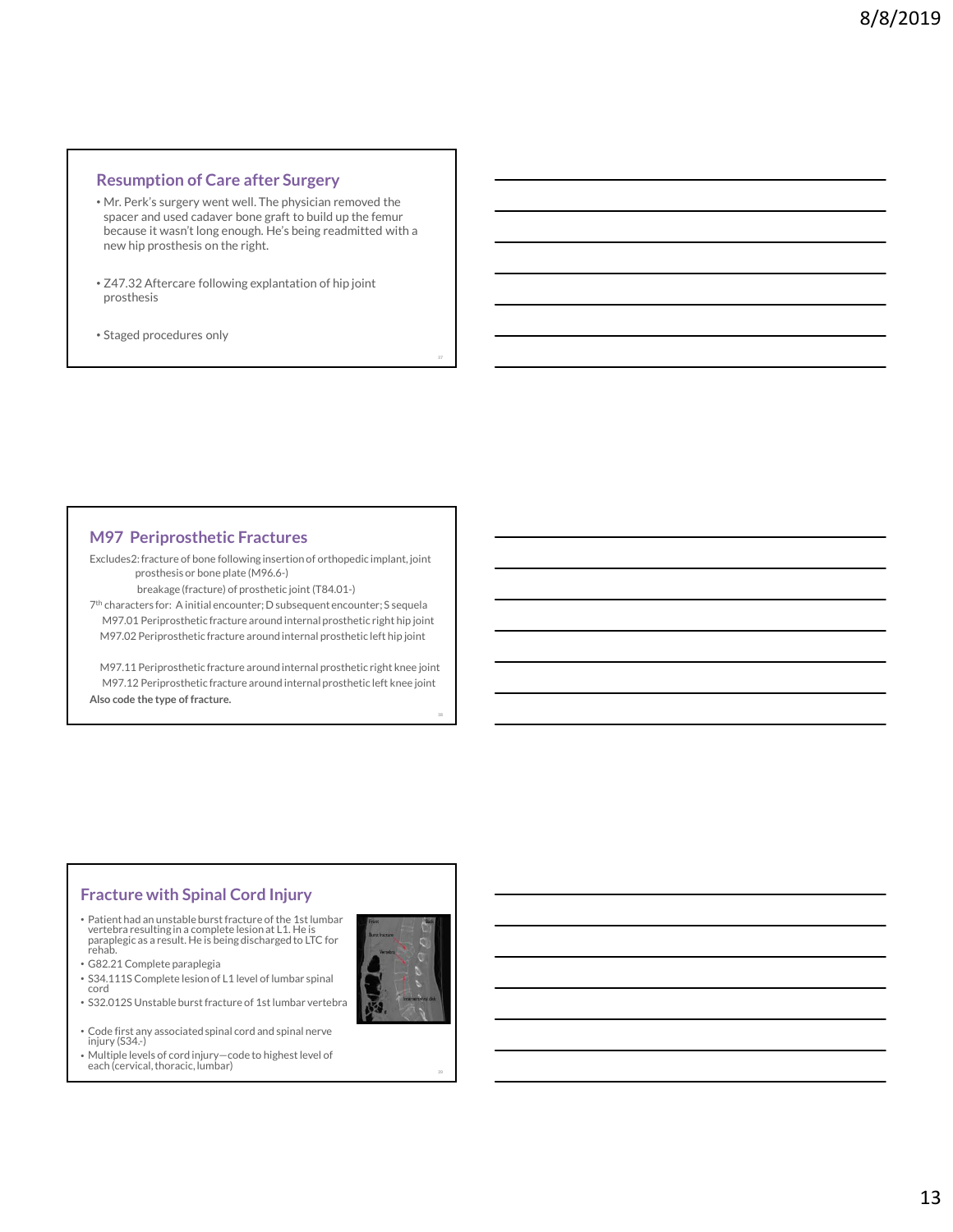#### 7th Characters for Pathological Fractures

- 7th Characters for Pathological Fractures<br>
 7th character A is for use as long as the patient is receiving<br>
active treatment for the fracture. Examples of active<br>
treatment are:-surgical treatment, emergency department<br> active treatment for the fracture. Examples of active<br>treatment are: surgical treatment, emergency department The Characters for Pathological Fractures<br>
The character A is for use as long as the patient is receiving<br>
active treatment for the fracture. Examples of active<br>
treatment, energied treatment, emergency department<br>
Fractme encounter, evaluation and treatment by a new physician.
- 7th character, D is to be used for encounters after the patient has completed active treatment.
- The other 7th characters, listed under each subcategory in the Tabular List, are to be used for subsequent encounters for treatment of problems associated with the healing, such as 7th character, D is to be used for encounters after the patient<br>
has completed active treatment.<br>
The other 7th characters, listed under each subcategory in<br>
the Tabular List, are to be used for subsequent encounters for<br>

#### Fractures in the M Chapter

- Osteoporosis fractures M80.0-
- Stress fractures M84.3-
- Pathological fractures, NEC M84.4-
- Neoplastic fractures M84.5-
- Atypical femoral fracture (M84.75-)
- All have 7th characters
- Default of D (subsequent encounter for fracture with routine healing)

41

#### Osteoporosis With Fracture Example

- •Mrs. Boniva admitted for pathological fractured vertebra due to osteoporosis. Documentation indicates patient had previous healed pathological Fracture M48.3<br>
Fractological fractures N84.5<br>
Fracture of Maximum (MB4.75-)<br>
Althare  $2m$  the discussion of the physician fracture (MB4.75-)<br>
Althare  $2m$  the change of the physician encounter for fracture with routine<br>
T
-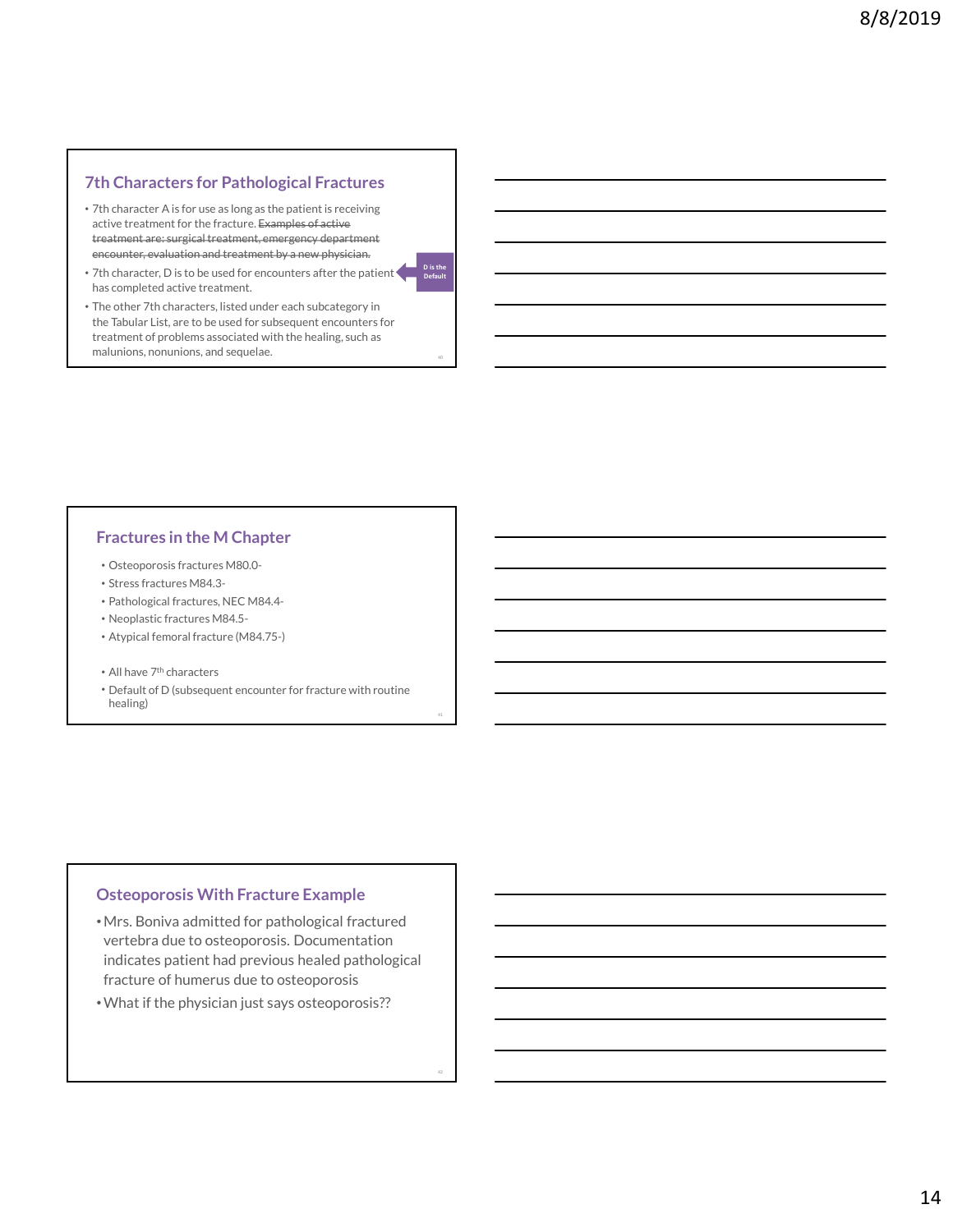#### Osteoporosis With Fracture Answer

- M80.08xD Age related osteoporosis with current pathological fracture, vertebra subsequent encounter
- Z87.310 Personal history of healed osteoporosis fracture
- Note: Age related osteoporosis is separate category from other osteoporosis. Age related osteoporosis is the default. Note: Age related osteoporosis is separate category from<br>other osteoporosis. Age related osteoporosis is the default.<br>Note: Pathological fracture is separate category from<br>osteoporosis fracture

43

• Note: Pathological fracture is separate category from



#### Selman-Holman, A Briggs Healthcare Company

- •CoDR—Coding Done Right—home health, hospice, and long-term care outsource for coding and coding audits.
- •CodeProU—comprehensive online ICD-10-CM training for home health and hospice.
	- Courses for skilled nursing facilities coming soon!

45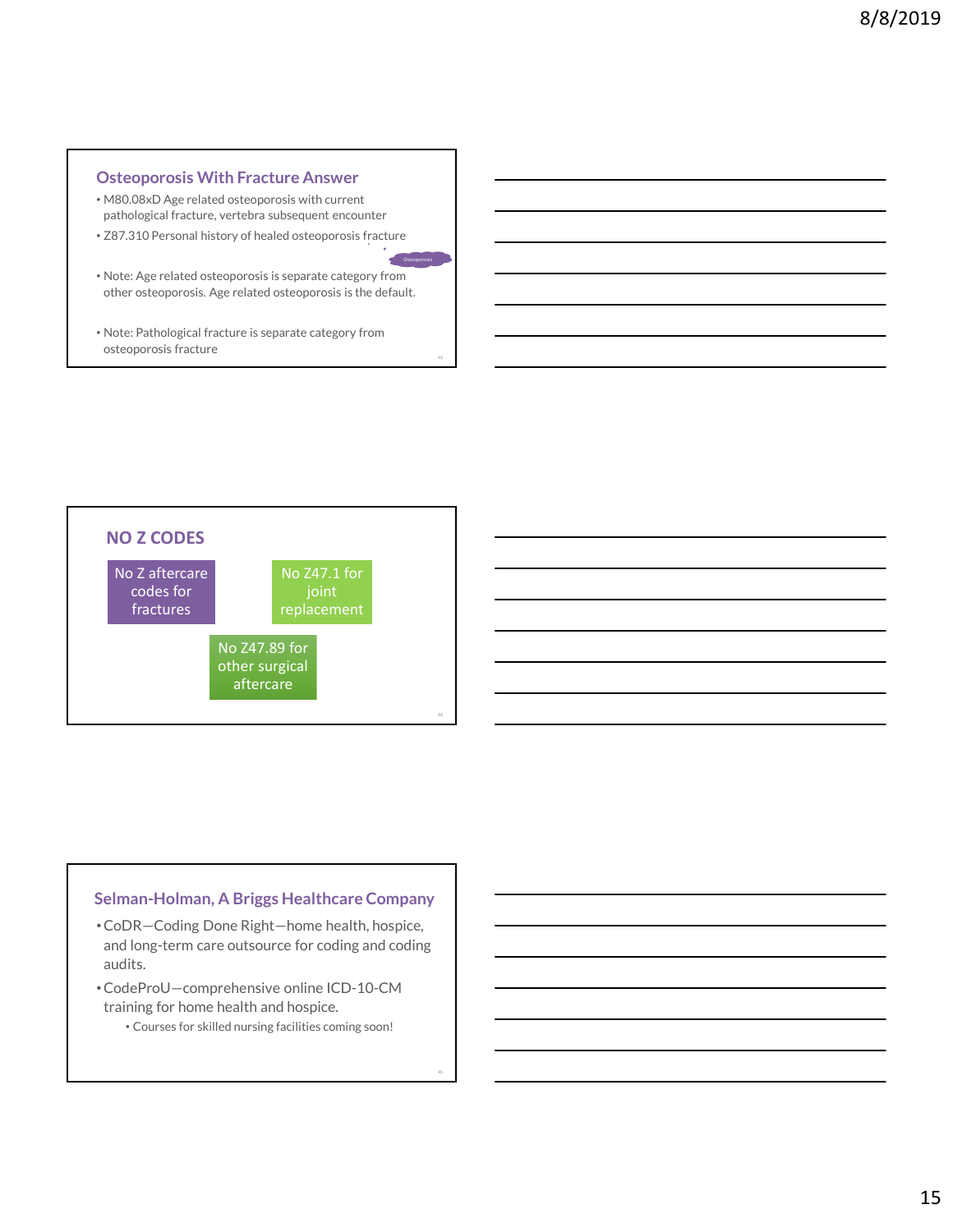

### Receive one contact hour

- www.simpleltc.com/ceu-aug8
	-
	- Complete the two-question quiz and evaluation to receive your certificate

47

• Awards one contact hour for nurses

Q&A